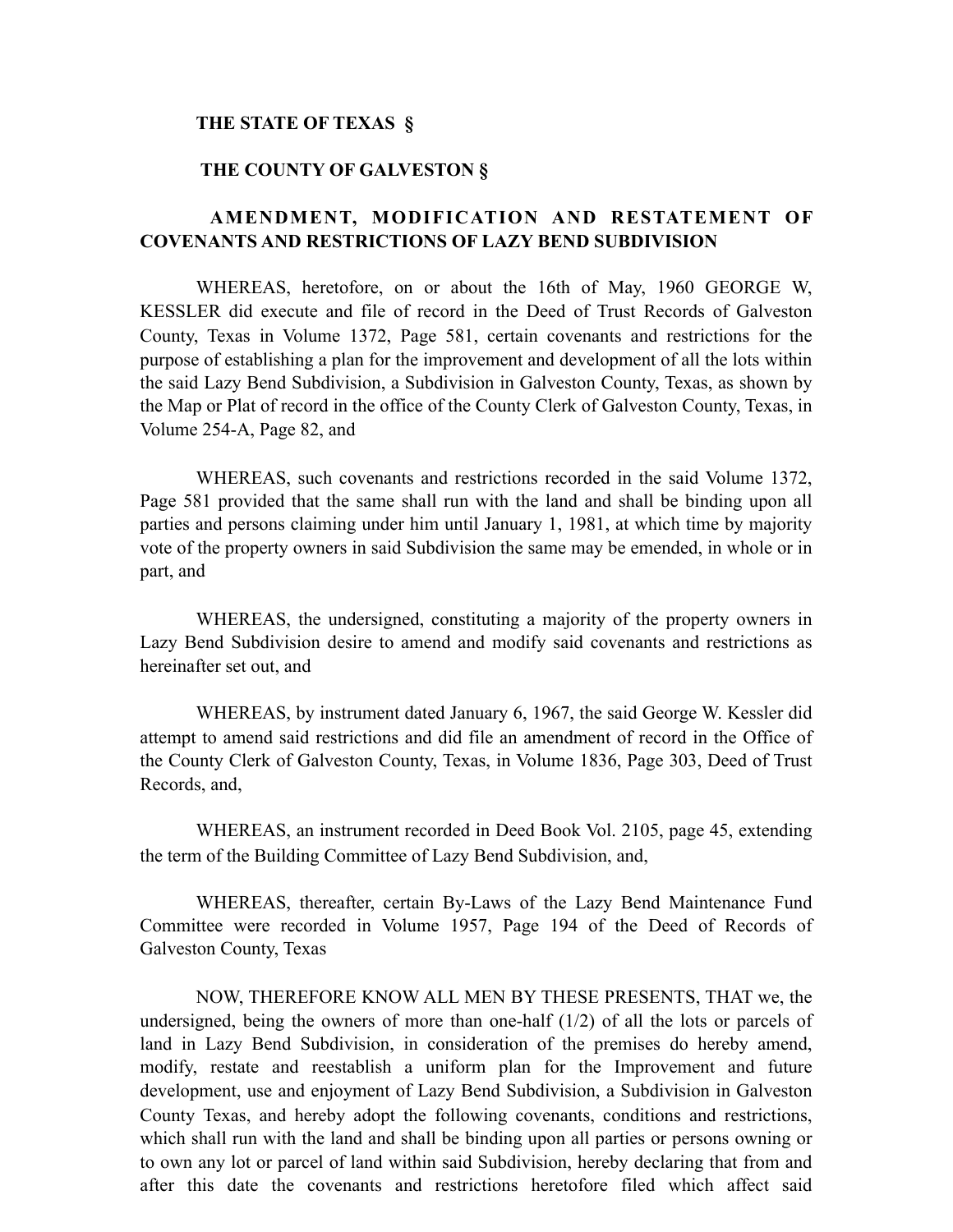Subdivision shall be null and void and of no further force or effect. The covenants and restrictions hereinafter set forth shall be binding upon owners of lots or parcels of land in said Subdivision until July 1, 1990, and then same shall be automatically extended for successive periods of two (2) years each unless by duly recorded instrument filed by a majority of the record property owners in said Subdivision it is agreed to change said covenants, conditions and restrictions in whole or in part.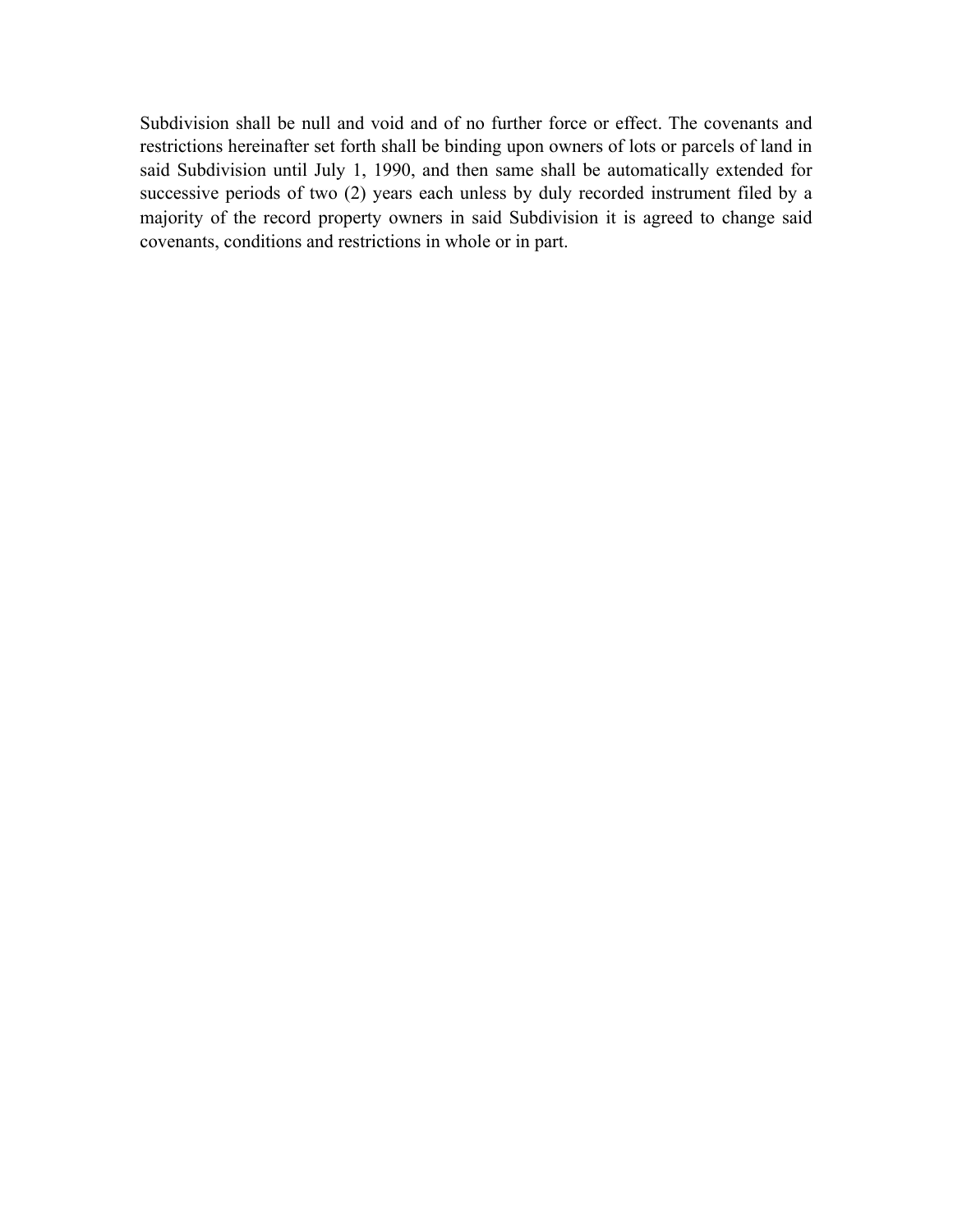### LAZY BEND ASSOCIATION, INC.

Every owner of a lot in the Lazy Bend Subdivision shall be a member of the Lazy Bend Association, Inc., a non-profit corporation, composed of the owners of lots in the Lazy Bend Subdivision.

Each member shall be entitled to one vote for each lot owned. When more than one person has an ownership interest in a given lot, then the vote for such lot shall be exercised as they may determine among themselves. In no event shall more than one vote be cast with respect to any lot of the Subdivision. In the event that any owner of one or more adjoining lots, or portions thereof, consolidates such lots or portions thereof into one building site for the purpose of constructing improvements thereon, then such owner shall be entitled to one vote.

The members of the Association may remove a member of the Executive Committee or the Architectural Control Committee for cause or without cause, by a sixtyfive percent (65%) vote of the members of the Association. Said members shall elect, by a fifty-one percent (51%) percent vote of the Association members present at an annual meeting of the Association, a successor to serve the balance of the term of a Committeeman removed from the Executive Committee.

It shall be the duty of the President of the Lazy Bend Association to notify the members of said Association of the date, time, and place of any meeting of the Association.

The Lazy Bend Association acknowledges that the Members of the Executive Committee and the Architectural Control Committee have the authority to carry liability insurance covering the performance of their duties as Committeeman, the premium for said insurance to be paid by the Association.

### $II$ .

#### LAZY BEND EXECUTIVE COMMITTEE

The Lazy Bend Executive Committee shall consist of six (6) duly elected members of the Lazy Bend Association, plus the President of said Lazy Bend Association, who shall also be a member of the Association. The six (6) duly elected members of the Lazy Bend Association Executive Committee shall serve as members of the board of directors of the Lazy Bend Association, Inc. The duly elected President of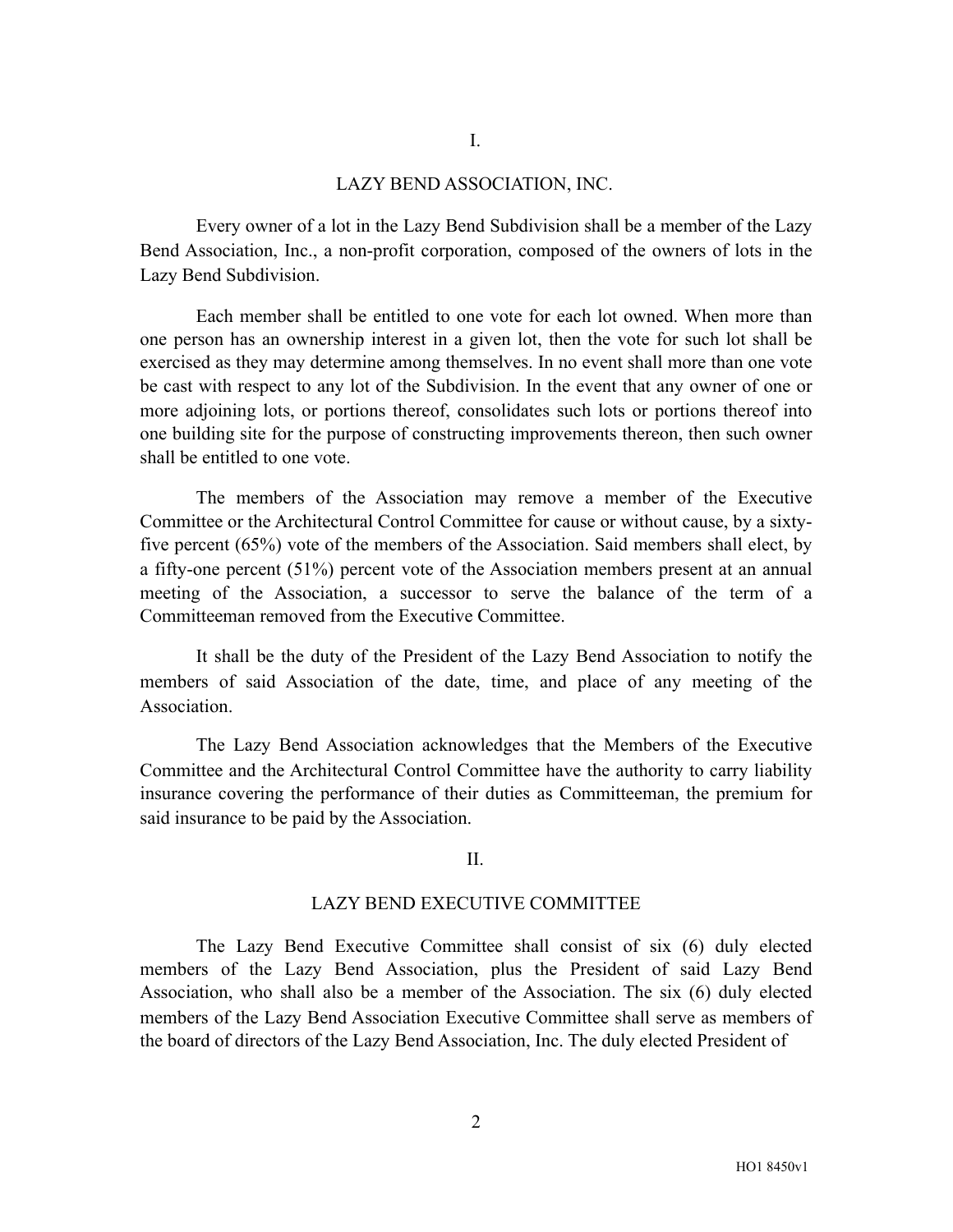the said Lazy Bend Association Executive Committee shall serve as chairman of the Lazy Bend Association, Inc.

At the first annual meeting of the Lazy Bend Association, the members thereof shall elect by a fifty-one percent (51%) vote of the members present, three (3) Executive Committeemen and the President of the Lazy Bend Association for an initial term of one (1) year, and three Executive Committeemen for an initial term of two (2) years; thereafter the President and all Committeemen shall be elected, by a fifty-one percent (51%) vote of the members of the Association present at such annual meeting, for a term of two (2) years.

In the event of the inability of a Committeeman to serve on said Committee due to resignation, incapacity, death, nonresidence, or any other reason, then the President of the Lazy Bend Association shall call a special meeting of the members of the Lazy Bend Subdivision to elect a successor, by a fifty one percent (51%) vote of the members present, to serve the balance of the term of said Committeeman.

Members of the Executive Committee shall receive no compensation for service on such Committee, but shall be reimbursed for all reasonable and necessary expenses incurred performance of duties on said Committee.

The Executive Committee shall appoint an Architectural Control Committee consisting of three (3) members, from among the members of the Association, the purpose of which shall be to enforce the Building Restrictions *i.e.,* Section V contained herein, and for other purposes specifically delegated to it by the Executive Committee. Members of the Architectural Control Committee shall be appointed for rotating (staggered) three (3) year terms or until removal for cause by the Executive Committee, resignation or other inability to serve in any of these events, a successor(s) shall be appointed by the Executive Committee within thirty (30) days. No individual may serve on the Executive Committee and the Architectural Control Committee simultaneously.

III.

### USE RESTRICTIONS

The Subdivision shall be occupied and used only as follows:

Each lot shall be used as a residence for a single family and for no other purpose, except the lots located in Reserves "A" and "B" on the recorded plat of said Subdivision which may be used for either residential or commercial purposes.

No improvement or structure whatsoever, other than a single family dwelling and one (1) detached boathouse, may be erected, placed or maintained on any residential lot.

No outbuilding, basement, tent, shack, garage, boat, or, shed, or temporary building of any kind shall be used as a residence either temporarily or permanently.

No obnoxious or offensive activity shall be carried on in or on any lot.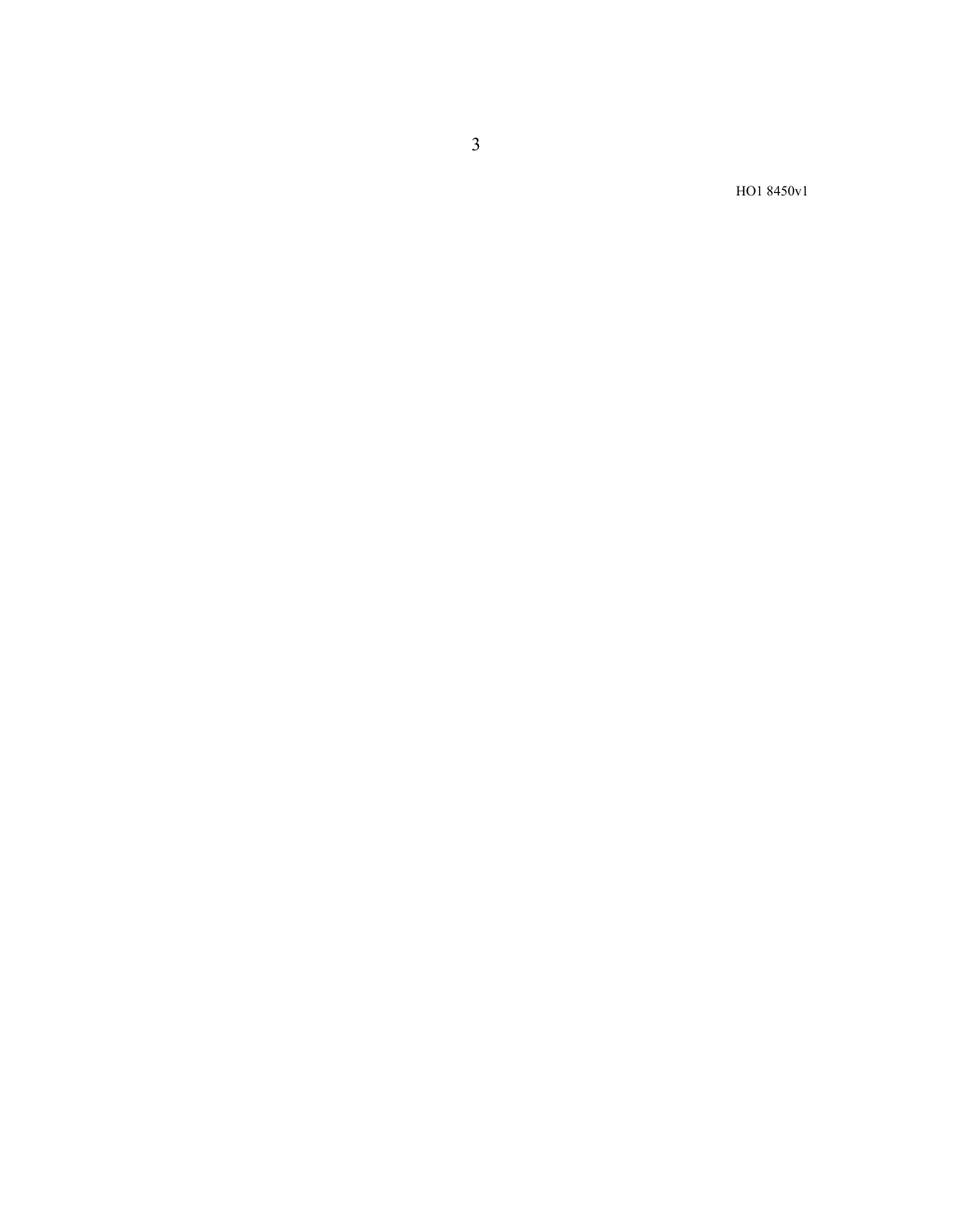No rubbish, trash, garbage, or other waste material shall be kept or permitted on any lot except in sanitary containers located in appropriate areas concealed from public view. No lot shall be used for the storage of any property or thing that will cause such lot to appear in an unclean or untidy condition or that will be obnoxious to the eye; nor shall any substance, thing or material be kept upon any lot that will emit foul or obnoxious odors, or will cause any noise that will or might disturb the peace, quiet, comfort or serenity of the occupants of surrounding lots. No weeds, underbrush or unsightly growths shall be permitted to grow or remain upon the premises.

No water well, septic tank system or cesspool shall be permitted. Owners shall use water and sewage services provided by Galveston County Water Control and Improvement District No. 12, or its successor. The discharge of sewage or waste, whether treated or not, into the canals within the Subdivision is strictly prohibited.

No animals, livestock or poultry of any kind shall be raised, bred or kept on any lot. However dogs, cats and other household pets may be kept on any lot, so long as they are not kept, bred or maintained for commercial purposes.

No sign of any kind shall be displayed to the public view on a residential lot without the prior written consent of the Executive Committee, except two (2) customary name and address signs of not more than five (5) square feet in size advertising the property for sale or rent.

No boats, trailers, campers, trucks, buses, recreational vehicles, inoperative vehicles of any kind, detached camper rigs or boat rigging shall be parked or stored, even temporarily, on any street or right-of-way.

The speed limit on all streets in the Subdivision is fifteen (15) miles per hour.

### IV.

### USE OF CANALS

The canals within the Subdivision shall be used only by boats owned by members of the Lazy Bend Association or their guests; all other boats are strictly prohibited. Boats belonging to persons who are not members of this Association are not permitted to enter the canals during times of hurricane or other inclement weather.

At any given time, no member (or their guests) may simultaneously have in the canals boats the total length of which exceeds the length of that member's canal frontage.

The leasing of dock space to non-members is prohibited.

The canals shall be closed to boat traffic on the first Monday of each February and at such other times as the Executive Committee deems closure to be in the best interest of the Subdivision.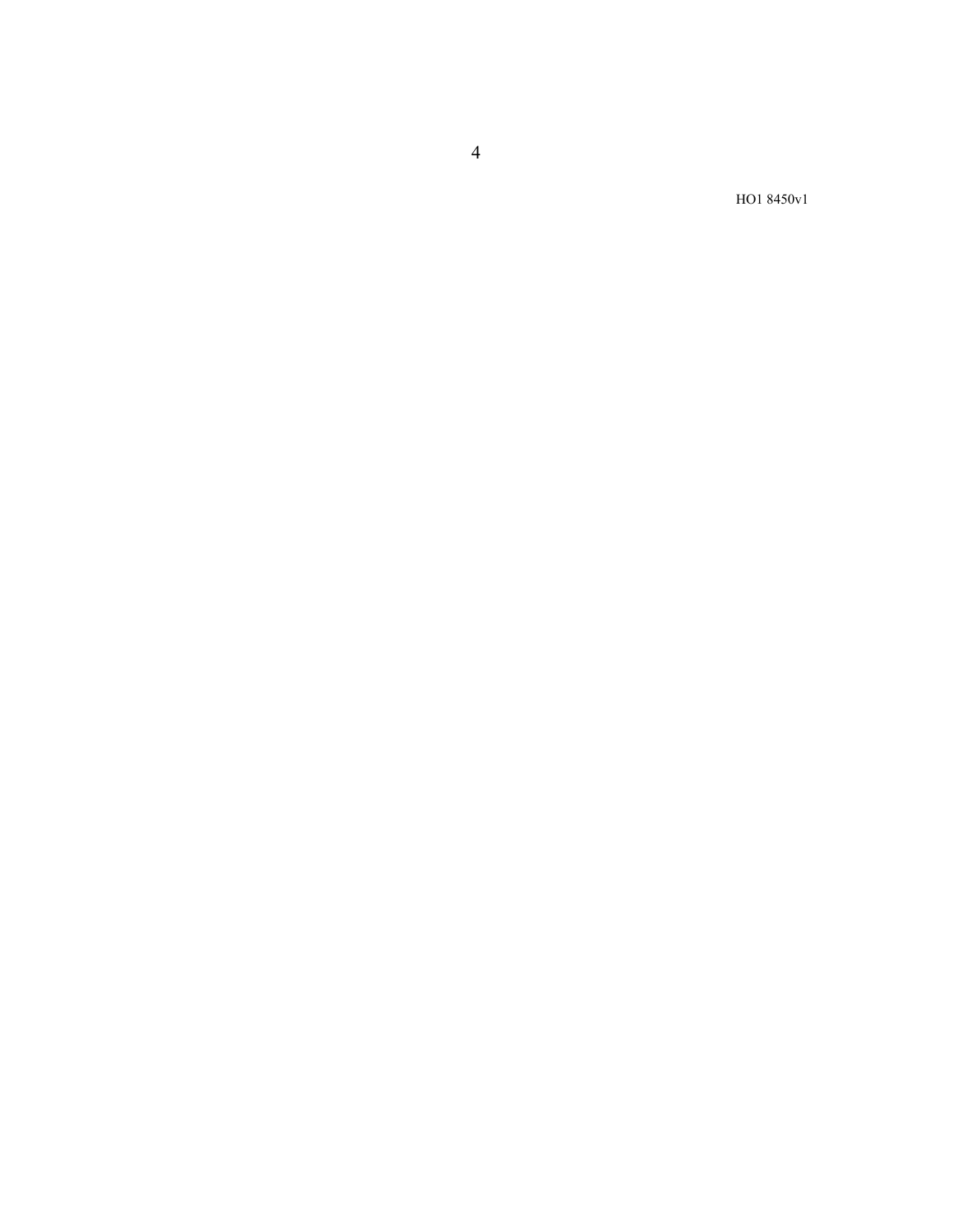No boats used commercially or licensed for commercial use may be parked or kept, in the canals, even temporarily.

The rafting of boats in the canal is prohibited.

Travel on the canals is limited to "no wake" speed.

The discharge of trash or debris into the canal is prohibited.

Association members are not allowed to keep a boat in the canal which has a beam width in excess of fifteen (15) feet. Any member who has a boat in the canal as of January 1, 1988, which exceeds this limit may continue to keep that boat in the canal but may not replace it with a boat which exceeds the limit of fifteen (15) feet beam width.

V.

### BUILDING RESTRICTIONS

For the purpose of further insuring the development of the lands so platted as an area of high standards, the owners thereof reserve the power to control the buildings, structures and other improvements placed on each lot, and do delegate such authority to the Architectural Control Committee herein created, on such terms as the said Committee small deem necessary and proper.

All plans and specifications for the construction of any building, wall, roof, boathouse or other structure to be erected upon any lot, showing the proposed location and elevation thereof, and any remodeling, reconstruction, alteration or addition to any existing building, boathouse, wall, roof or other structure must receive the advance written approval of the Architectural Control Committee prior to beginning such construction, alteration or addition.

No structure of any kind shall be erected, constructed, placed or maintained upon any lot unless the plans and specifications of said structure have received the prior written approval of the Architectural Control Committee. Each building or structure shall be placed on the premises only in accordance with plans and specifications as approved. No changes or deviations in or from such plans and specifications as approved shall be made without the prior written consent of the Architectural Control Committee.

Approval of plans and specifications by the Architectural Control Committee may be refused based on the following: non-compliance with the restrictions, conditions and covenants herein, the location with respect to topography and finish grade elevation, harmony of external design with existing and proposed structures and other purely aesthetic grounds at the discretion of the Committee.

The approval of the Architectural Control Committee of any plans and specifications submitted to it shall be evidenced by written endorsement on such plans and specifications.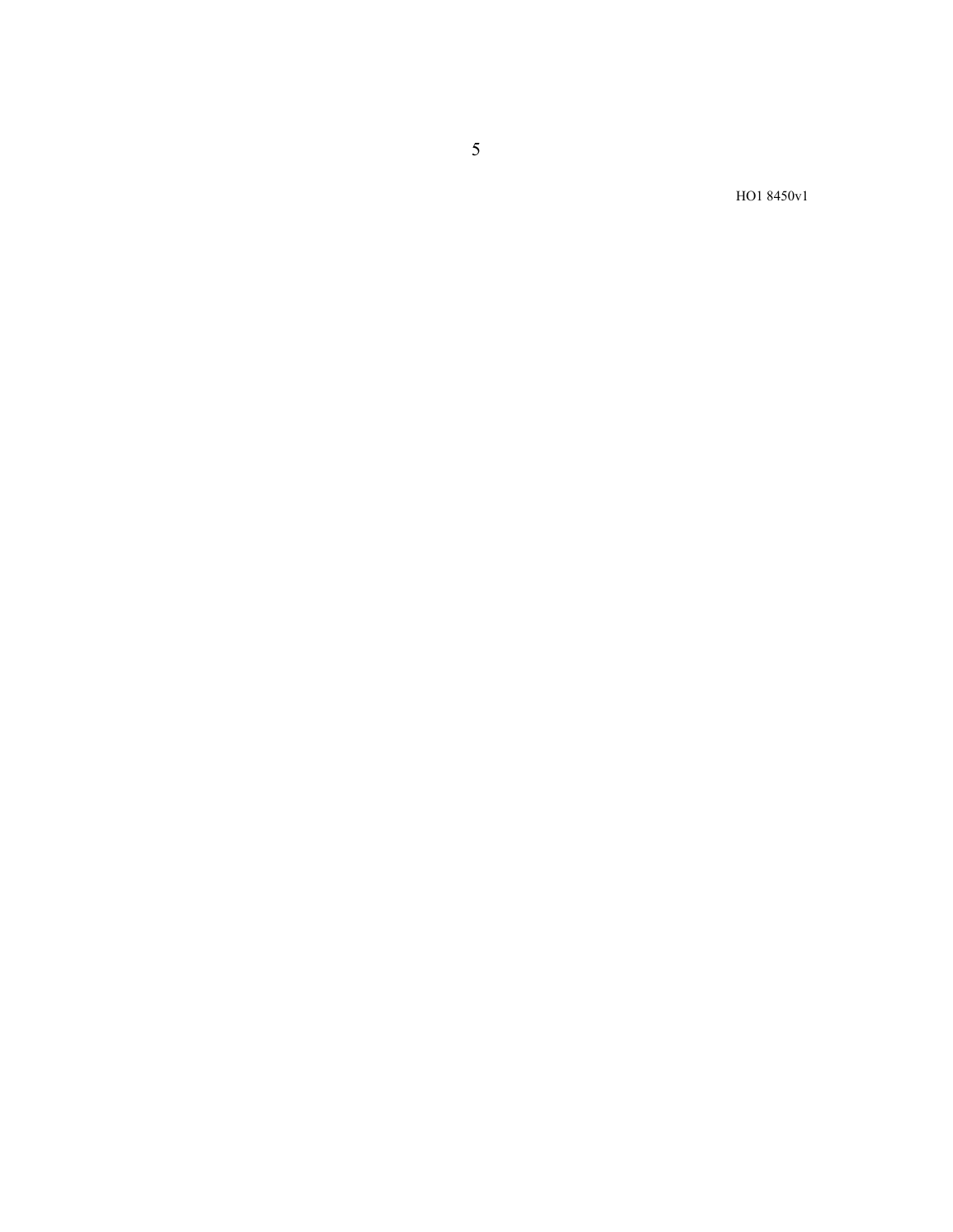In the event that said Committee fails to approve or disapprove such designs or locations within thirty (30) days after said plans and specifications have been submitted to it, then such approval shall not be required and this covenant shell be deemed to have been complied with.

No residential structure shall be placed on any lot unless it's living area has a minimum of fifteen hundred (1500) square feet of floor area, exclusive of porches and garages.

The exterior walls of all residential structures, including garage shall be at least fifty-one percent (51%) brick, brick veneer, stone, stone veneer, concrete or other masonry.

All residences shall have a roof constructed of or covered with (1) composition shingles of G. A. F. Timberline quality or equivalent, (2) crushed marble, slag or pea gravel set in a built up type roof, (3) tile or (4) any other roof that the Architectural Control Committee determines to be acceptable, all subject to approval by the Architectural Control Committee.

## VI.

## LOCATION OF IMPROVEMENTS

No residence shall be constructed or located nearer to the front lot line than the building setback lines shown on the recorded plat.

No residence shall be constructed or located nearer than five (5) feet to any side lot. In the event that any owner of one or more adjoining lots, or portions thereof, consolidates such lots or portions into one building site for the purpose of constructing improvements thereon, then the setback lines shall be measured five (5) feet from the resulting property lines as indicated in the recorded plat.

All buildings shall face the water.

No residence shall be constructed or located nearer than eight (8) feet to street easement setback line.

No garage or carport which has entry facing street shall be constructed or located nearer than eighteen (18) feet to street easement setback line

VII.

#### OWNER'S OBLIGATION TO REPAIR AND REBUILD

Each owner shall, at his sole cost and expense, repair his residence, keeping the same in a condition comparable to the condition of such residence at the time of it's initial construction, excepting only normal wear and tear.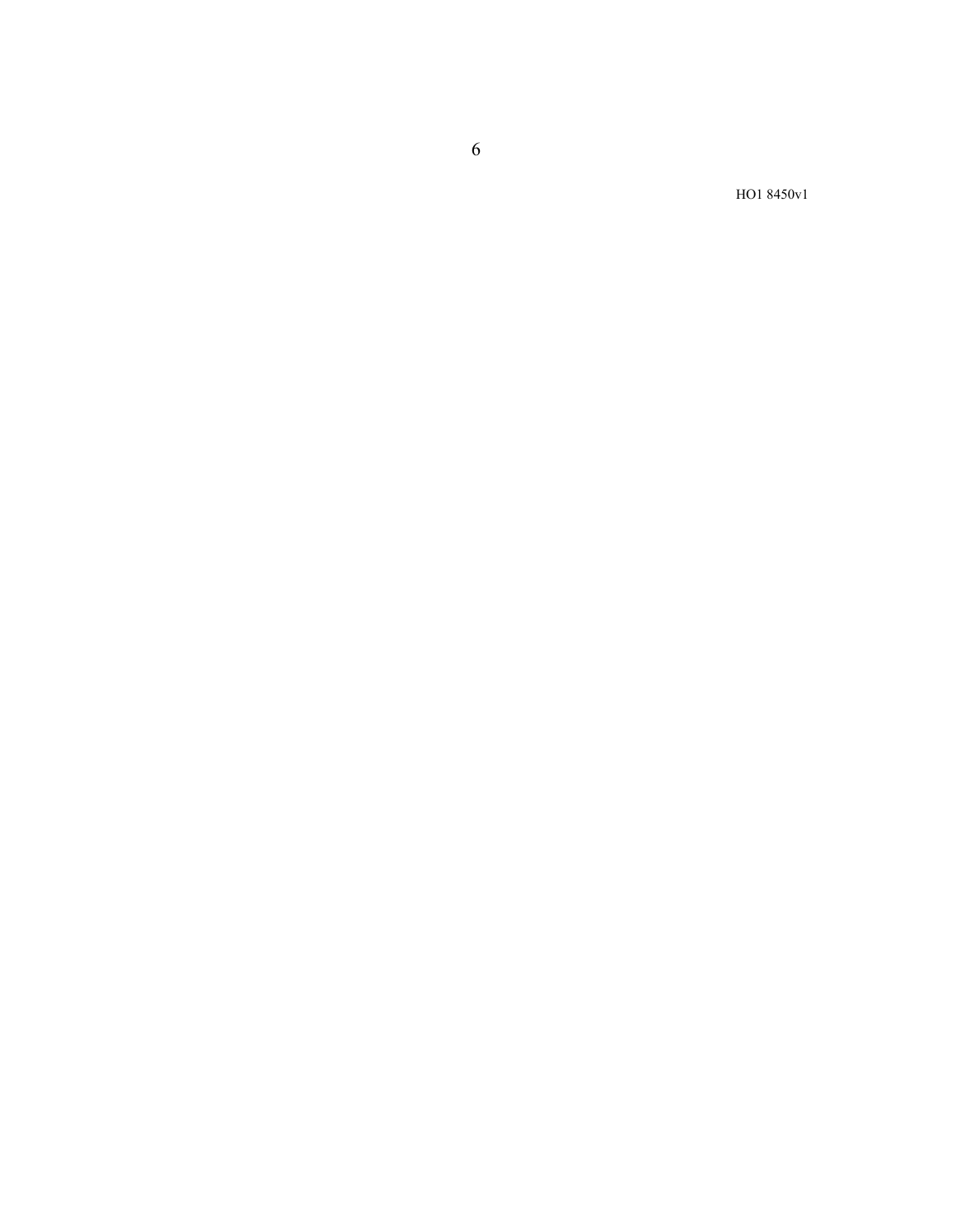If all or any portion of a residence is damaged or destroyed by fire or other casualty, It shell be the duty of the owner thereof, with all due diligence, to rebuild, repair or reconstruct such residence in a manner which will substantially restore it to it's appearance and condition immediately prior to the casualty. Reconstruction shall be undertaken within ninety (90) days after the damage occurs, and small be completed within six (6) months thereafter, unless prevented by causes beyond the control of the owner.

### VIII.

## **BOATHOUSES**

All boathouses shall have flat built-up roofs and shall not extend beyond the canal bulkhead line.

In the event that a boathouse is constructed on any vacant lot, then construction of a residential building must be commenced within one (1) year from the time that the construction of the boathouse is completed.

### IX.

# EASEMENTS

Easements for the installation and maintenance of utilities and drainage facilities are reserved as shown on the recorded Subdivision map.

Lazy Lane shall be permanently closed at the joint property lines of lot 29 in Lazy Bend Subdivision, and Marina Bay Apartments, that tract of land containing 20,149 square feet of land, more or less, out of Reserve A, replat of Lazy Bend, a Subdivision in Galveston County, Texas as shown by the map or plat of record in the office of the county clerk of Galveston County, Texas in volume 254-A, pages 82 & 84, respectively, of the County Clerk's records of Galveston County, Texas.

Lazy Lane shall be opened by the community only during emergency situations including but not limited to flooding or hurricane. Area emergency services such as fire and police departments and ambulance service shall be provided independent means of access to Lazy Lane.

A marked fire lane shall be established along the eastern half of Lazy Lane, beginning at the centerline of Lazy Lane and continuing east to the adjacent property line of Stewart Elementary School, a school located in the Clear Creek Independent School District. Lengthwise the fire lane shall begin at Lazy Lane's junction with Highway 2094 and continue north to the property line adjacent to lot 30 in Lazy Bend Subdivision. Any unauthorized obstruction to this fire lane shall be removed at owner's expense.

The owner(s) of Marina Bay Apartments have agreed, by separate restrictive covenant, to use the western half of Lazy Lane that is within their property lines solely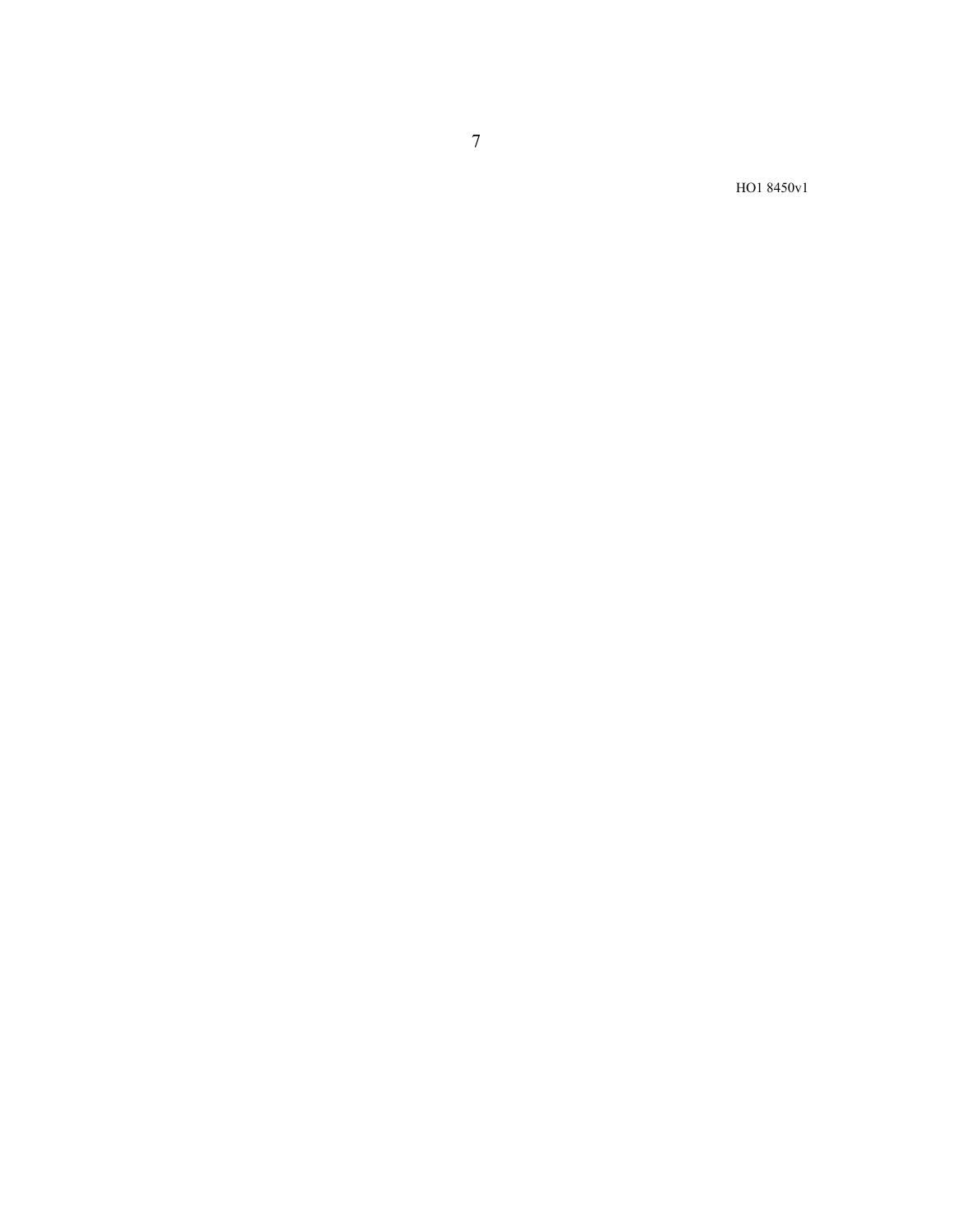for the purpose of additional parking. No other unauthorized structures will be permitted within the easement of Lazy Lane.

X.

### ASSESSMENTS AND LIENS

Every owner of a lot in Lazy Bend Subdivision does hereby covenant, by acceptance of his deed for such lot, to pay to the Lazy Bend Executive Committee annual assessments and special assessments for capital improvements, to be established and collected as hereinafter provided. The annual and special assessments, together with all penalties, costs, and reasonable attorney's fees shall be a charge on the land and a continuing lien on each lot against which such an assessment is made as well as the personal obligation of the person or persons who owned the lot at the time the assessment fell due.

The Lazy Bend Executive Committee shall make said assessments, collect the payment of said assessments, manage said fund, and arrange for the performance of necessary services and expenses.

These assessments shall be assessed in advance against each lot on the first day of January each calendar year and shell be mailed or delivered to each lot owner. Such assessments shall be paid within thirty (30) days after notice of such assessment. Assessed amounts not paid within that thirty (30) day period shall automatically bear an additional twelve percent (12%) annual penalty until paid.

The Executive Committee may bring an action of law against the owners personally obligated to pay the same: or may foreclose the lien against the property. The Executive Committee shall, on or before the 15th day of March each year, cause to be recorded in the office of the County Clerk of Galveston County, Texas a list of delinquent assessments as of that date.

For the year beginning January 1, 2018, the annual assessment charge shall be the sum totaling four cents (\$.04) per square foot of total land area of each lot. An additional assessment of one cent (\$.01) shall be collected to develop and maintain a Reserve Fund to be managed as described in the Executive Committee Rules of Order. Assessments may be increased or decreased upon the proposal by the Executive Committee and the approval by fifty-one percent (51%) of the members present at an annual meeting of the Lazy Bend Association.

Those annual assessments shall be applied toward the payment of the following expenses, listed herein for purposes of illustration and not by limitation: the maintenance and repair of streets, bulkheads, fences, entrances, drainage areas, and any other materials, supplies, equipment, property, labor, services, maintenance, repairs, structural alterations, bonds. insurance or taxes which the Executive Committee is required to secure or pay for the maintenance, repair and operation of common areas for the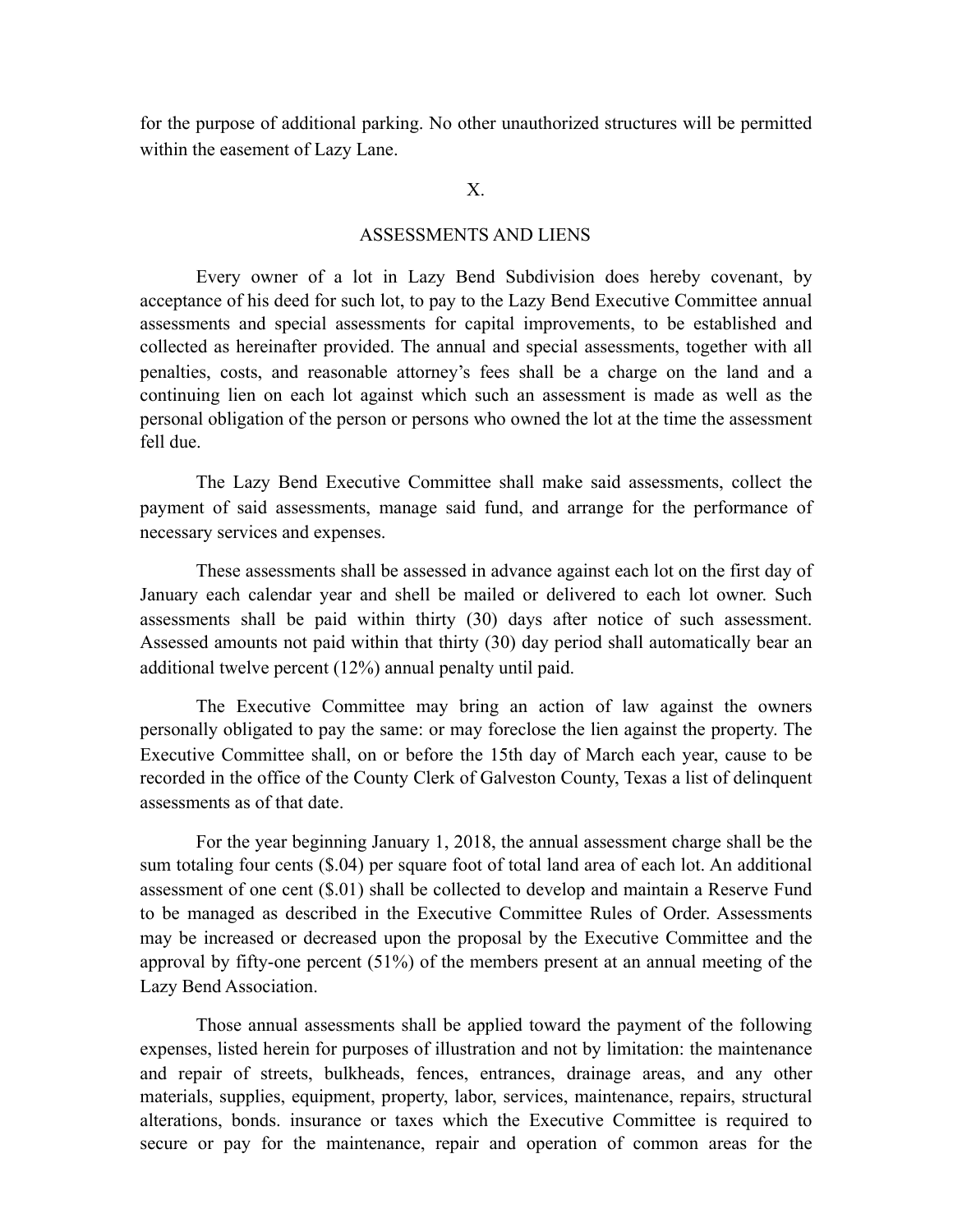promotion of the health, safety, welfare and recreation of the owners of the Subdivision, and for the enforcement of these restrictions.

8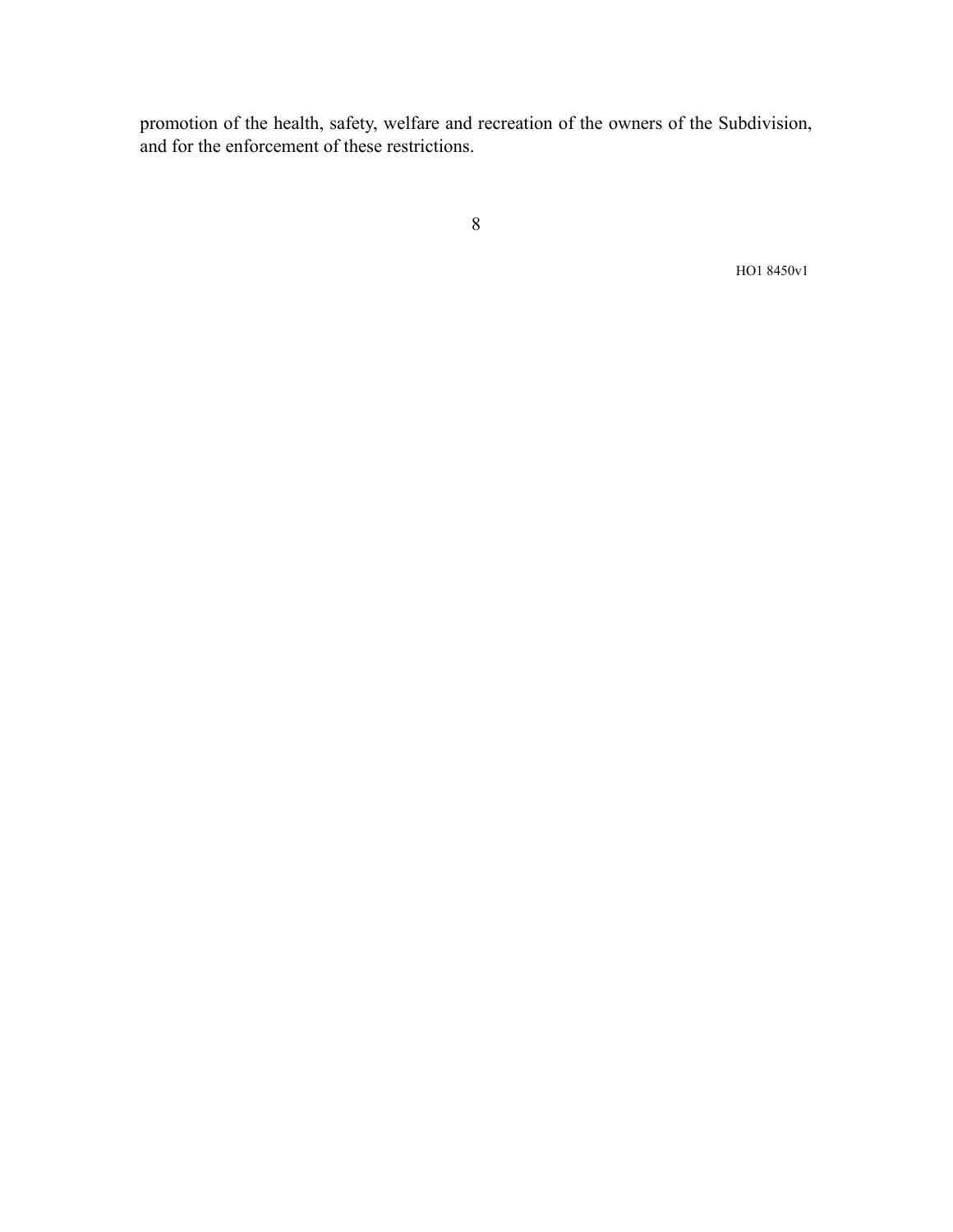In addition to the annual assessments authorized above, the Executive Committee may levy at any time during the year a special assessment, applicable to that year only, for the purpose of defraying, in whole or in part, the cost of any construction, reconstruction, repair or replacement of a capital improvement on the common area, including fixtures and property thereon. Any such assessments must be approved by fiftyone percent (51%) of the members present at a meeting of the Lazy Bend Association.

### Both annual and special assessments shall be fixed at a uniform rate for all lots.

The assessment lien provided for herein shall be subordinate to the lien of any first mortgage. A sale or transfer of any lot shall not affect the assessment lien. However, the sale or transfer of any lot pursuant to a foreclosure or any procedure in lieu thereof shall not extinguish the assessment lien as to payments which became due prior to such sale or transfer. No sale or transfer shall relieve such lot from liability for any assessments thereafter becoming due or from the lien thereof.

### XI.

### LAZY BEND ASSOCIATION, INC.

Lazy Bend Subdivision, incorporated in the State Of Texas as Lazy Bend Association, Inc., enjoys all rights, privileges and authority conveyed by the State Of Texas corporation laws.

The by laws of Lazy Bend Association, Inc., shall be drafted in accordance to the covenants and restrictions of Lazy Bend Subdivision but shall not be in conflict with Texas state law.

## XII.

### RULES OF ORDER

The Executive Committee, Architectural Committee and all other standing committees, whether appointed or elected, shall provide written rules by which the committee shall function to carry out the covenants and restrictions and by laws of Lazy Bend Association, Inc.

The written rules shall be approved or amended by a majority vote of 51% of those present at a public meeting having a quorum of 25% of the property owners of Lazy Bend Subdivision.

#### XIII.

Inasmuch as the covenants and restrictions contained herein are designed to benefit all property owners individually and collectively, voluntary compliance is expected. They are, however, enforceable by law. If, after verbal and written requests from the appropriate committee, a lot owner should still refuse to correct an illegal or